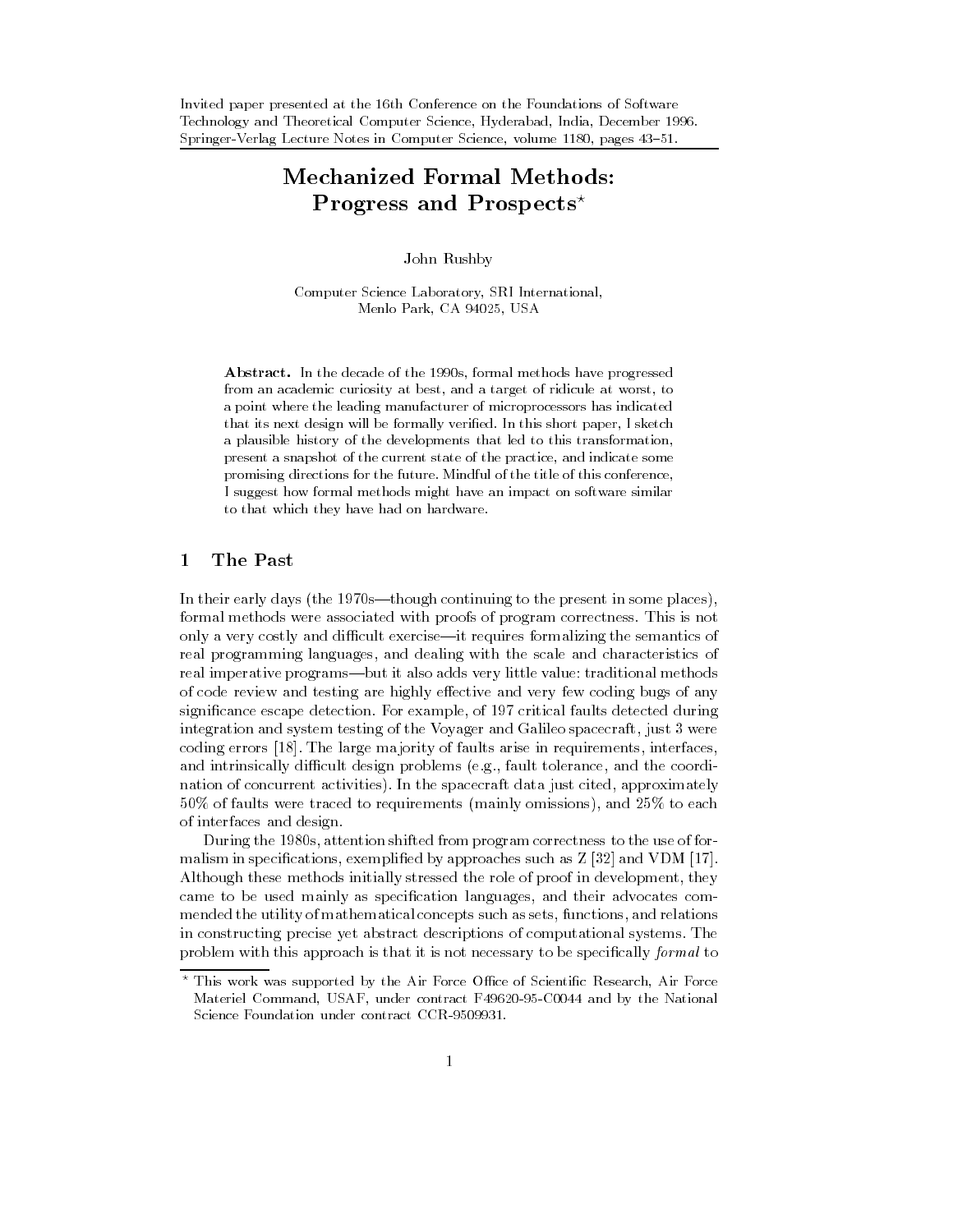make use of such mathematical modeling techniques; conversely, in the absence of formal proof, there are few tangible benefits to a strictly formal approach. By failing to exploit the singular characteristic of truly formal methods—namely, their ability to support deduction—specification-oriented formalisms missed the opportunity to combine mathematical modeling with calculation in the manner that has been so productive in other engineering disciplines.

The value of formal deduction is that it enables many questions about properties of formally specied requirements and designs to be settled by a systematic process that has the character of calculation. The reasons for favoring calculation over informal reasoning or trial and error experimentation are the same in computer science as in other engineering disciplines: calculation allows the properties of designs to be predicted and evaluated prior to construction, it allows analyses to be checked by others, enables large problems to be tackled in a systematic manner, and opens the door to mechanization. And in most engineering disciplines, it is mechanization that releases the full potential of mathematical modeling and calculation: the highly efficient wings of a modern airplane could not be designed without massive mechanization of computational fluid dynamics, finite element analysis, and several other branches of applied mathematics.

It was the arrival of efficient techniques for model checking in the early 1990s [19] (and related methods such as language inclusion) that first made large-scale mechanized calculations a practical reality for formal methods and demonstrated their utility to a wide audience. No less important than the techniques that made model checking practical was the change in approach and outlook that its use engendered. The limited expressiveness of the temporal logics employed in model checking means that it is seldom possible to use them to fully characterize the functionality required of a system; instead, attention is focussed on important properties that it should posses. Similarly, because model checking methods can only explore a limited, finite state space, the full system description must generally be considerably abstracted and simplified before subjecting it to model checking. Partly because of these limitations (and partly because it is able to provide excellent diagnostic information in the form of counterexamples), model checking has generally focused on *incorrectness*—on finding bugs-rather than on trying to establish correctness. And find bugs it did: because model checking is well-suited to concurrent systems, it was immediately applied to some of the hardest problems in system design, such as multiprocessor cache-coherence protocols, where \high-value bugs" were quickly detected [8].

The changes in approach introduced by model checking opened up new opportunities for all formal methods: whereas previously the goal had been to specify the full functionality required, there was now seen to be a useful spectrum of desired properties; whereas previously the goal had been to describe the system in all its details, there was now seen to be value in isolating key problems and aggressively abstracting away as many details as possible; whereas previously the goal had been to establish unequivocal correctness, there was now seen to be a variety of other useful purposes that could be served by formal analysis; and whereas previously the applications had generally been to routine designs (see,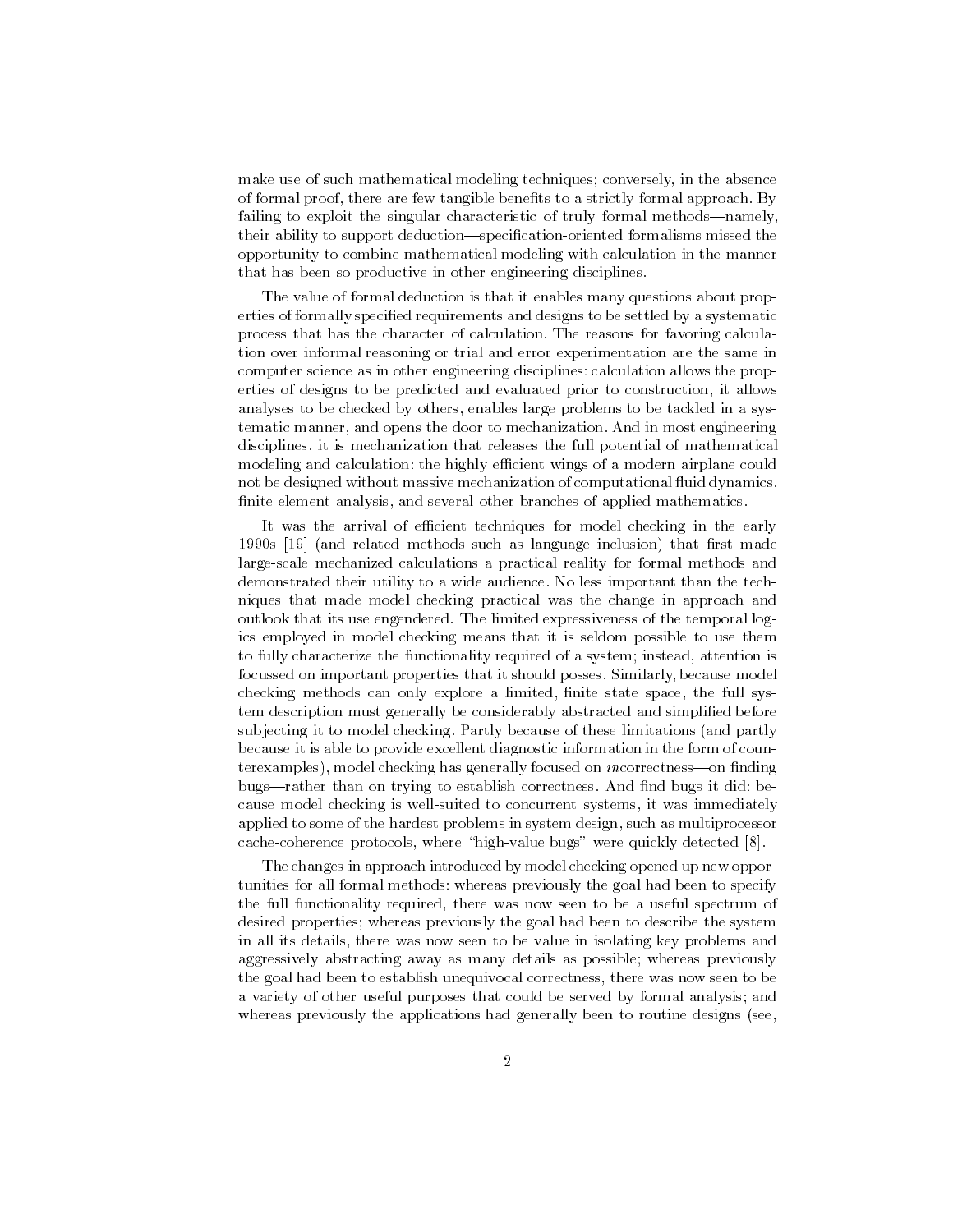for example, the survey [9]), there was now an enthusiasm for applying formal methods to the hardest and most difficult problems of design.

Mechanized formal methods based on theorem proving, which had become modestly effective by the mid 1980s and were continually improving, benefited from the change in attitude-and the spur of competition-that came with model checking. Decision procedures for basic theories such as linear arithmetic and equality received renewed attention and acceptance, and integrated combinations of decision procedures, rewriting, and customized tactics achieved signicant automation and efficiency on interesting classes of problems [22]. Most importantly, the practitioners of these approaches to formal methods followed the lead of the model checkers in applying them to complex, real-world systems [3, 35].

### <sup>2</sup> The Present

An idea of the current capabilities and accomplishments of mechanized formal methods can be obtained by considering two examples from hardware design.

The Pentium FDIV bug, which attracted a great deal of public interest, also caught the attention of the formal verification community—not least because it caused Intel to take a \$475 million charge against revenues. The bug was in the lookup table of an SRT divider [25]. Binary Decision Diagrams (BDDs) have been used successfully to verify many kinds of digital circuits-but not multipliers and dividers, where they grow exponentially large [4]. Nonetheless, Bryant was able to verify a single iteration of an SRT circuit using BDDs [5]. Explosive growth of the BDD representation has generally also precluded application of symbolic model checking to dividers; however, by using a different "word level" representation, Clarke, Khaira, and Zhao were able to apply model checking to this problem [7]. Clarke, German, and Zhao were also able to verify an SRT divider using a special-purpose theorem prover based on the Mathematica symbolic algebra system [6]. Using the PVS general-purpose verication system [21], Rueß, Shankar, and Srivas gave a formally verified treatment of the general theory of SRT division, and then veried a particular circuit and lookup table [27]. While being more general, the theorem proving treatments achieved a level of automation and efficiency comparable to the BDD and model checking approaches, and were equally adept at catching errors in the tables. However, all of these treatments dealt only with the fixed-point core of the divider, and not with the issues of IEEE-compliant floating point representation. Miner and Leathrum extended the PVS treatment to include IEEE-compliance, generalized the whole development to encompass the broader class of subtractive division algorithms that includes SRT, and presented a methodology that enabled specific algorithms to be debugged and verified quite easily—which they demonstrated on various SRT tables [20].

Cache coherence protocols for distributed shared memory multiprocessors are notoriously difficult to design. Some of the early successes with symbolic model checking were in its application to this type of problem. As interest shifted from the "snoopy" to the more scalable—and much more complicated—"directory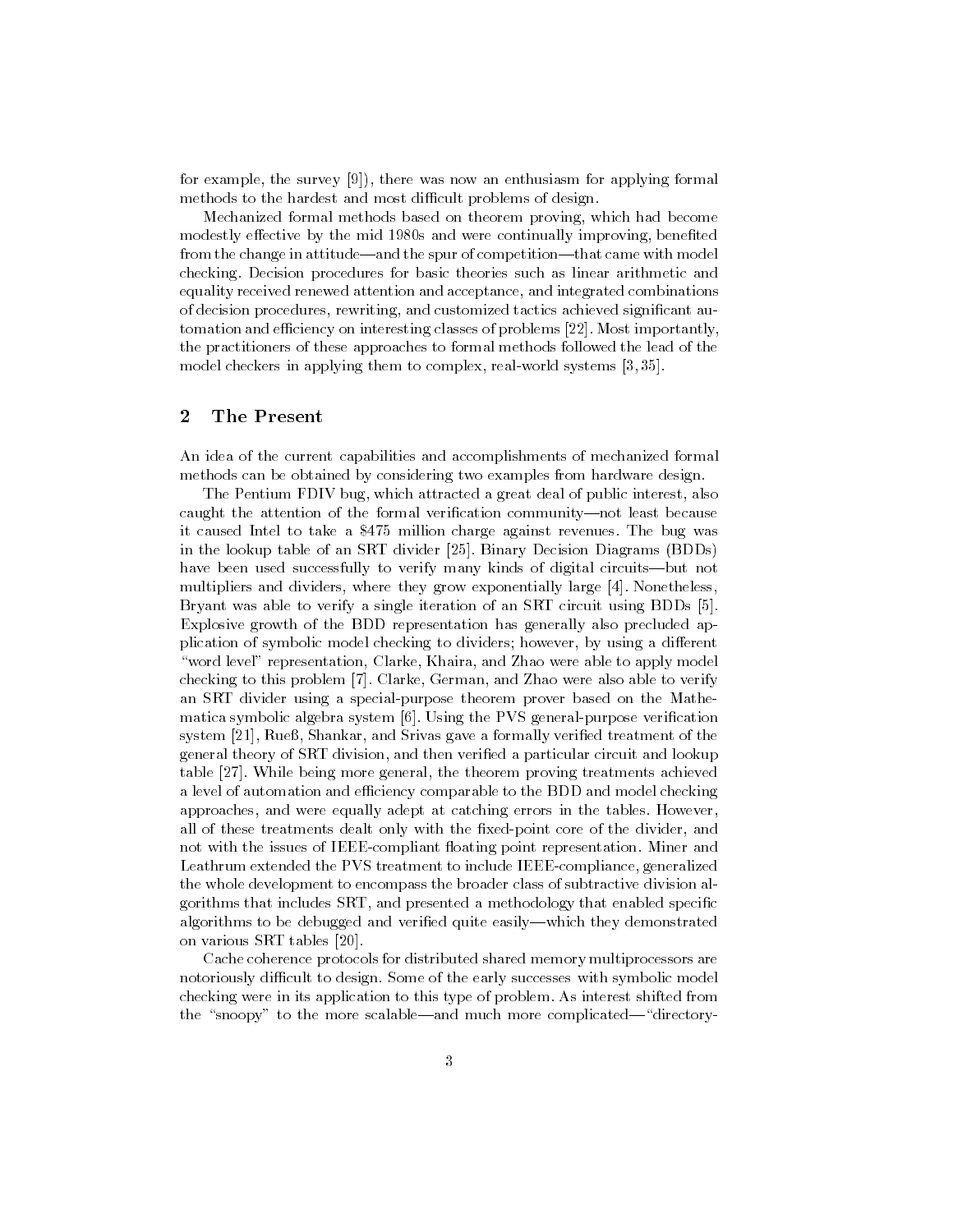based" protocols, the state-explosion problem became quite severe. One response was to "downscale" (aggressively simplify) the problem, so that, for example, only two or three processors, one address, and a 1-bit data word are considered. Another was to use the various symmetries that exist in the problem to allow different, but equivalent, states to be merged. Using these and other techniques, model checkers based on both explicit state-enumeration and symbolic representations are able to tackle cache-coherence problems sufficiently well to be used in the design process for these systems [2, 11]. But although they are effective for detecting bugs, the severely downscaled models used in model checking cannot serve to verify the general case. Theorem proving techniques should be able to do this, but the difficulty of creating appropriate abstractions and sufficiently strong invariants, combined with the labor involved in guiding the theorem prover, had discouraged their application to realistic cache-coherence protocols. Recently, however, by using a method called "aggregation" to guide construction of the abstraction function, Park and Dill have been able, using PVS in a quite straightforward manner, to verify the behavior of the protocol used in the Stanford FLASH processor [24]. Furthermore, using the Mur $\phi$  explicit state-enumeration system they were able to construct an executable model for the non-sequentially-consistent memory behavior of the processor. In similar work for the Sparc V9 memory model, they were able to verify the behavior of synchronization code using Mur $\phi$ , and were able to verify the executable Mur $\phi$ model against its axiomatic specification using PVS [23].

The interesting feature of these examples is the diversity of approaches employed—and the diversity would be even greater if I had considered other examples such as pipelines, microcode, communications and switching protocols, or hybrid systems. There simply is no single best method: we are dealing with problems that are at the limit of what is computationally feasible, and different applications yield to different approaches. Thus, symbolic model checking using BDDs works well for some problems, but explicit state enumeration is better for others; some state spaces can be reduced significantly by symmetry reductions, others require partial-order reductions; some problems are best dealt with by model checking, others are better suited to theorem proving.

Just as different approaches work better for different problems, so different approaches work better for the  $same$  problem at different stages of its "verification lifecycle." When first encountered, a design (or its formalization) will often be full of bugs. These should be identied as quickly and as cheaply as possible. Methods that require relatively little preparation, such as typechecking, animation, or explicit state enumeration are effective here. Once the simple bugs have been eliminated, it becomes necessary to explore more and more of the state space to discover those that remain, and explicit state exploration methods that use hashing, and symbolic model checking methods, start to become more effective. Once the complete state space of downscaled instances of the problem can be explored without finding a bug, then the aggressiveness of the simplifications can be reduced, and the size of the problem instances can be increased. The "state explosion" problem is likely to hit at this point, and reduction methods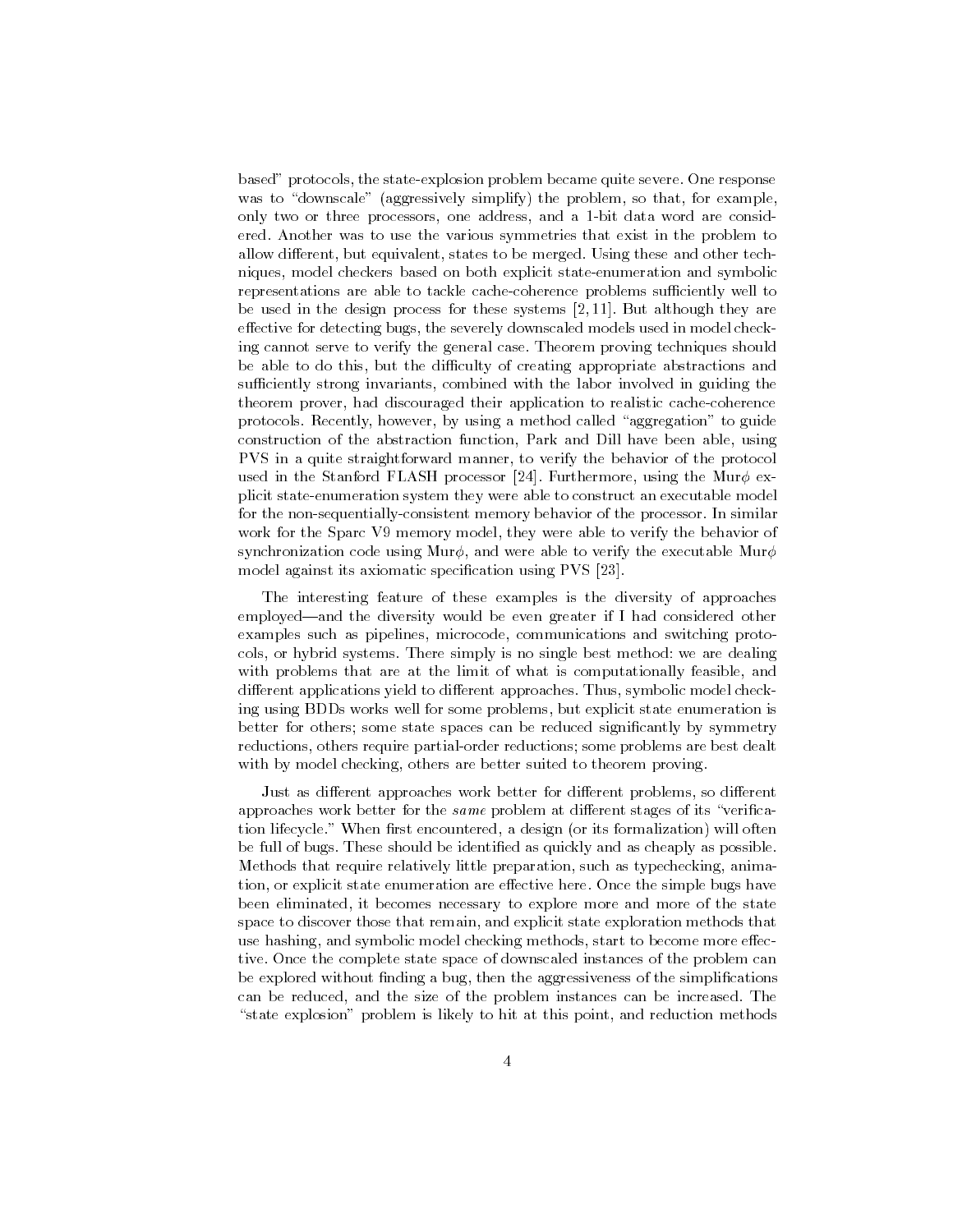based on symmetry, partial orders, or abstraction may need to be invoked. When the largest problem instances that can be examined by finite state methods no longer reveal bugs, then it is time to consider theorem proving. For concurrent systems, it is generally necessary to develop abstractions and to strengthen the desired invariant to obtain one that is inductive. Special-purpose tools can help with these activities, and finite-state methods can be invoked during the proof process to check that proposed invariants really are so, and that subgoals are true (on finite instances)  $[12]$ .

Different methods come into play on a single problem as easy bugs are eliminated and those that remain become harder to find; in a related progression, different methods come into play in the treatment of *classes* of problems as our understanding and techniques improve. For example, as enumerated above, treat ments of SRT division evolved from BDD-based analysis of individual iterations, to treatment of the core of a specific algorithm by special-purpose theorem proving, to general treatment of the entire class of algorithms with a general-purpose theorem prover.

# <sup>3</sup> The Future

I offer some suggestions on likely, or promising, directions for future developments in mechanized formal methods under two headings: applications to soft ware, and tools.

## 3.1 Applications to Software

Compared to hardware, software is more of a challenge for successful application of mechanized formal methods. Hardware has a relatively small number of stereotypical problems (pipeline control, floating point ALUs, microcode, cache coherence), so that the cost of developing really effective solutions can be recouped over many applications, whereas software has a vastly larger supply of problems and a correspondingly smaller community of interest for any one of them. Nonetheless, we can adopt some of the strategies that seem to have been successful for hardware.

 ${ - G_0}$  where the bugs are. Formal methods have been effective for hardware because their use has been targeted at areas where they can offer a real payoff: areas that experience has shown to be error-prone and where other methods are ineffective. The targeted areas concern some of the hardest challenges in design (e.g., the stereotypical problems mentioned above). For software, correspondingly difficult and worthwhile challenges include those where local design decisions have complex global consequences, such as the fault-tolerance and real-time properties of concurrent distributed systems, and those where independently designed systems interact, such as the problems of feature interactions, protocol stacks, and component interfaces. It is generally most productive to examine these issues at the level of the algorithms concerned, rather than at the detailed design or coding level. It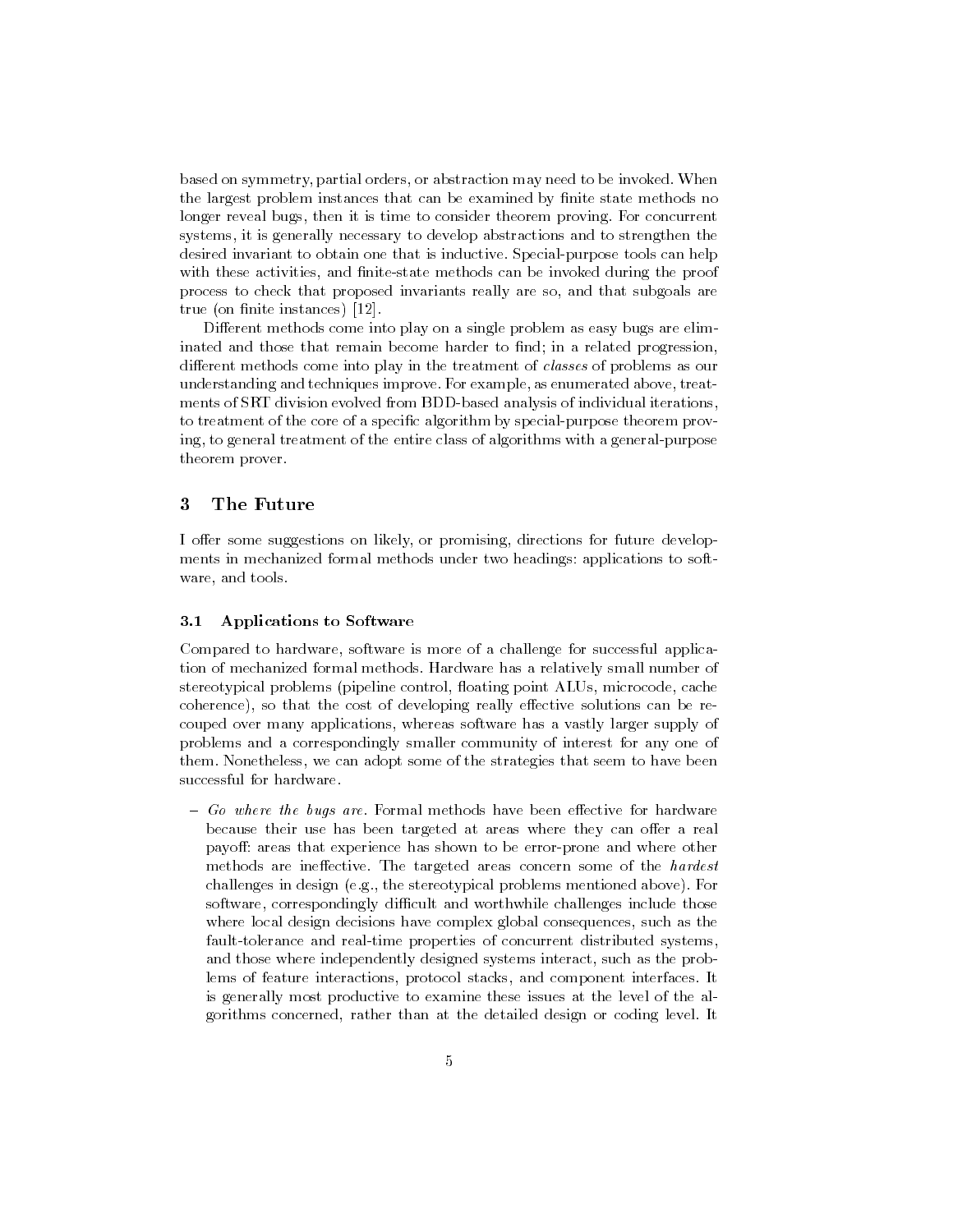also helps to target applications where the costs of bugs are unacceptably high. These include applications that share with hardware the characteristic that design errors cannot be repaired in the field  $(e.g.,$  embedded systems in consumer products), and those where failure is intolerable (e.g., safety and other kinds of critical systems).

- ${ -}$  Target the early lifecycle. The requirements for hardware (especially processors) are quite simple (i.e., "implement a given instruction set architecture"), whereas those for software are generally complex (e.g., "control air traffic") and subject to change. The most damaging and costly errors discovered late in the software development lifecycle can usually be traced back to faulty requirements. Consequently, requirements validation consumes considerable resources (in avionics, for example, more than half the development costs can go into requirements; programming, in contrast, consumes less than 10%). Formal methods are singularly well-adapted to the specification and analysis of requirements, because they allow precision without premature detail (unlike pseudocode and prototyping), and they allow useful analyses to be performed on very abstract or incomplete descriptions [29].
- $=$  Use powerful tools, and a spectrum of methods. Without tools, formal methods are just documentation; it is tools that make formal methods useful, and powerful tools that make them productive. Many of the tools that have been effective in applications of formal methods to hardware can also be used for software (see, for example, [33], where the SMV model checker is applied to a software requirements specification); alternatively, *ideas* from those tools can be incorporated into new tools that are specically tailored to the characteristics of software [16]. Even less than for hardware, no single tool or method provides universally effective support for all the diverse applications of formal methods to software, so a spectrum of tools and methods should be employed.

#### 3.2 Tool Building

As noted several times already, most applications of mechanized formal methods require a range of capabilities and make use of a number of tools. Rather than loose integration of a number of different tools, however, what is really required is tight integration of a number of different capabilities  $[28, 31]$ . For example, loose integration of a theorem prover and a model checker might allow one to use a single specification of a problem and to examine specific instances with the model checker and to prove the general case with the theorem prover, whereas tight integration might allow the theorem prover actively to use the model checker—so that the theorem prover could set up the induction to prove the general case, with the base case and inductive step then being discharged by model checking [30]. Such an integration of theorem proving and model checking has been achieved [26], but it required extending the implementation of a complex verication system. Future systems should be designed in a much more "open" manner, so that components can be added, modified, interconnected, and accessed in a modular fashion. For example, an attractive application of formal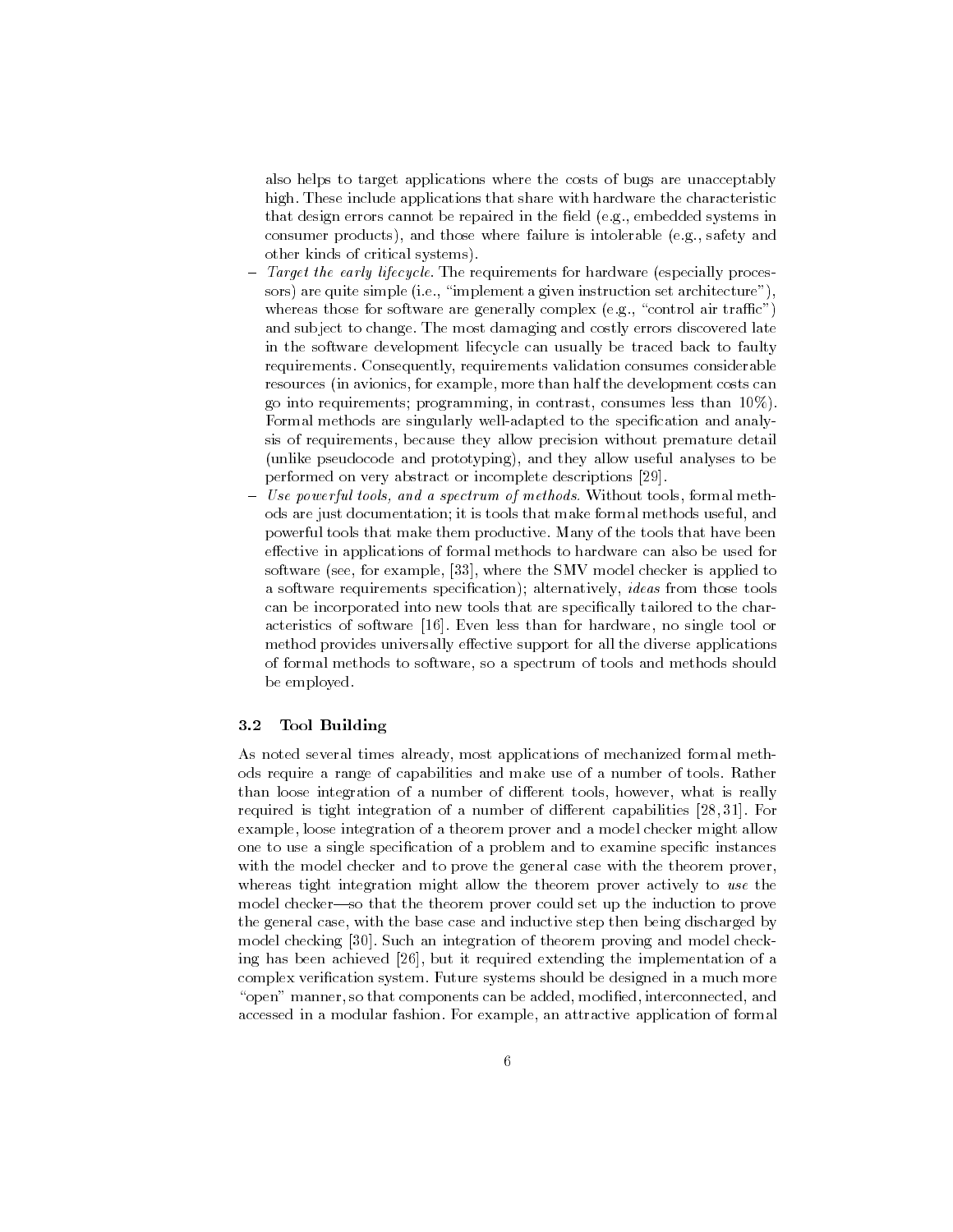reasoning to software requirements is to check consistency and completeness of the conditions that label the rows and columns of tabular specifications [15]. Depending on the logic and theories used in specifying these conditions, the deductive capabilities needed to perform the checks range from propositional tautology checking, though decision procedures for ground linear arithmetic, to full interactive theorem proving. When tautology checking proved inadequate for an example derived from the TCAS II specification [13], Czerny and Heimdahl turned to the PVS verification system in order to make use of its decision procedures. However, because those decision procedures could not be accessed separately, they had to invoke the entire PVS system, which entailed more baggage and less performance than they desired [14]. What is really needed is an open environment that provides access to components such as decision procedures and the other building blocks of theorem provers and model checkers, and in which customized combinations can be quickly constructed. The hub of such an environment must be a theorem prover, since that is what has the capability to check that problems are decomposed appropriately, that constraints on the application of certain procedures are satisfied, and that all the pieces come together to solve the whole problem in a sound manner [10]. In collaboration with David Dill of Stanford University, we are about to begin construction of such an environment.

## <sup>4</sup> Conclusion

These are exciting times for mechanized formal methods, with opportunities for rapid and signicant progress in the capabilities of tools and the quality and scale of their applications. Theoretical research can assist these developments by, for example, providing better characterizations for the complexities of the various problems and algorithms encountered (almost every problem in model checking and theorem proving is NP-hard or worse), and by identifying useful special cases that admit fast solutions.

### References

Papers by SRI authors are generally available from http://www.csl.sri.com/fm.html.

- [1] Rajeev Alur and Thomas A. Henzinger, editors. Computer-Aided Verification, CAV '96, volume 1102 of Lecture Notes in Computer Science, New Brunswick, NJ, July/August 1996. Springer-Verlag.
- [2] Asgeir Th. Eiríksson and Ken L. McMillan. Using formal verification/analysis methods on the critical path in system design: A case study. In Pierre Wolper, editor, Computer-Aided Verification, CAV '95, volume 939 of Lecture Notes in Computer Science, pages 367-380, Liege, Belgium, June 1995. Springer-Verlag.
- [3] Bishop Brock, Matt Kaufmann, and J Strother Moore. ACL2 theorems about commercial microprocessors. In Srivas and Camilleri [34], pages 275-293.
- [4] Randal E. Bryant. Symbolic boolean manipulation with ordered binary-decision diagrams. ACM Computing Surveys, 24(3):293-318, September 1992.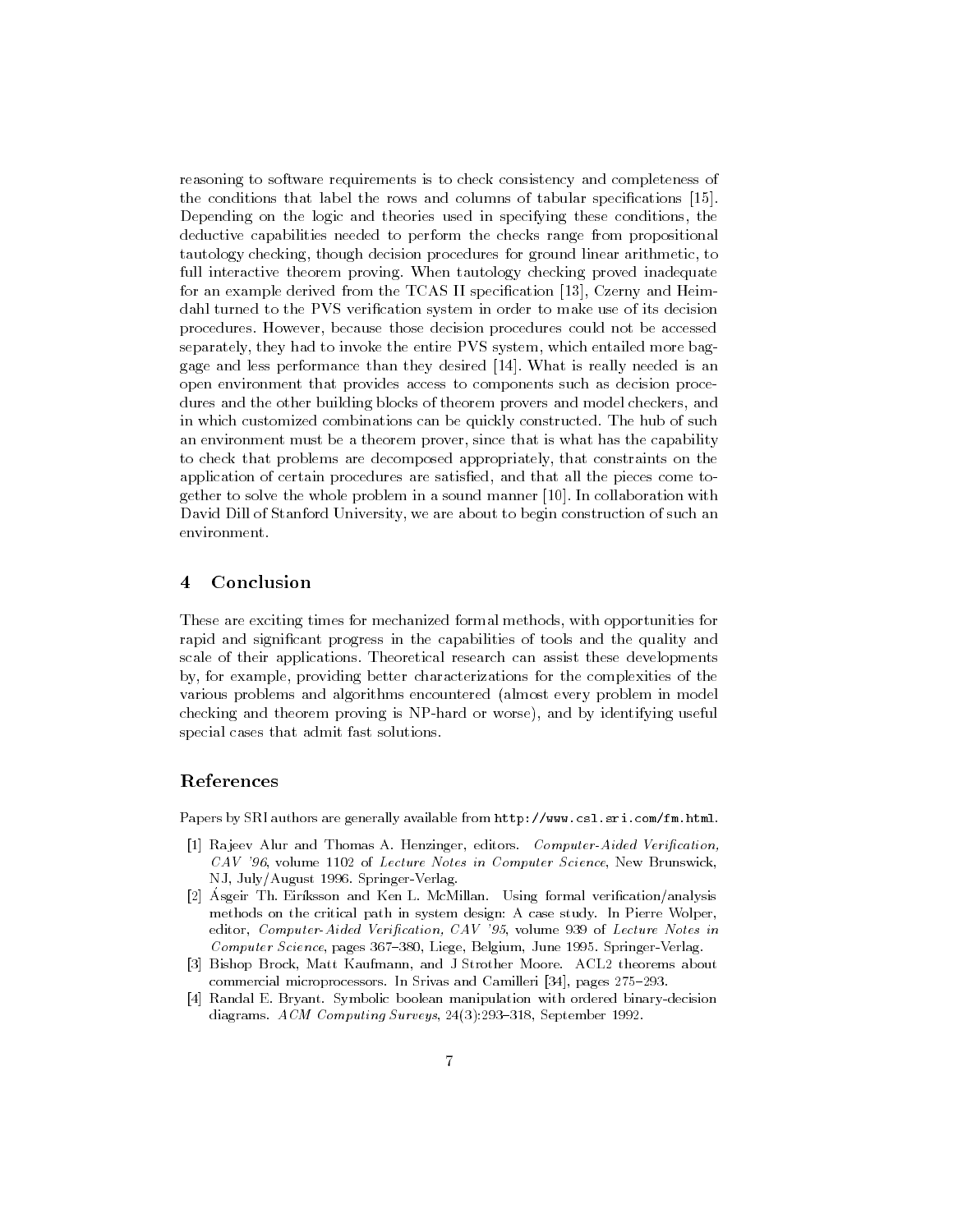- [5] Randal E. Bryant. Bit-level analysis of an SRT divider circuit. In Proceedings of the 33rd Design Automation Conference, pages  $661-665$ , Las Vegas, NV, June 1996
- [6] E. M. Clarke, S. M. German, and X. Zhao. Verifying the SRT division algorithm using theorem proving techniques. In Alur and Henzinger [1], pages 111-122.
- [7] E. M. Clarke, Manpreet Khaira, and Xudong Zhao. Word level symbolic model checking-avoiding the Pentium FDIV error. In Proceedings of the 33rd Design Automation Conference, pages 645-648, Las Veqas, NV, June 1996.
- [8] Edmund M. Clarke, Orna Grumberg, Hiromi Haraishi, Somesh Jha, David E. Long, Kenneth L. McMillan, and Linda A. Ness. Verification of the Futurebus+ cache coherence protocol. Formal Methods in System Design, 6(2):217-232, March 1995.
- [9] Dan Craigen, Susan Gerhart, and Ted Ralston. Formal methods reality check: Industrial usage. IEEE Transactions on Software Engineering,  $21(2):90-98$ , February 1995.
- [10] David A. Cyrluk and Mandayam K. Srivas. Theorem proving: Not an esoteric diversion, but the unifying framework for industrial verification. In International Conference on Computer Design: VLSI in Computers and Processors (ICCD '95), pages 538-544, Austin, TX, October 1995. IEEE Computer Society.
- [11] David L. Dill, Andreas J. Drexler, Alan J. Hu, and C. Han Yang. Protocol veri cation as a hardware design aid. In International Conference on Computer Design: VLSI in Computers and Processors, pages 522-525. IEEE Computer Society, October 1992. Cambridge, MA.
- [12] Klaus Havelund and N. Shankar. Experiments in theorem proving and model checking for protocol verification. In Formal Methods Europe FME '96, volume 1051 of Lecture Notes in Computer Science, pages 662–681, Oxford, UK, March 1996. Springer-Verlag.
- [13] Mats P. E. Heimdahl. Experiences and lessons from the analysis of TCAS II. In Steven J. Zeil, editor, International Symposium on Software Testing and Analysis  $(ISSTA)$ , pages 79-83, San Diego, CA, January 1996. Association for Computing Machinery.
- [14] Mats P. E. Heimdahl and Barbara J. Czerny. Using PVS to analyze hierarchical state-based requirements for completeness and consistency. In IEEE High-Assurance Systems Engineering Workshop (HASE '96), Niagara on the Lake, Canada, October 1996.
- [15] Mats P. E. Heimdahl and Nancy G. Leveson. Completeness and consistency in hierarchical state-based requirements. IEEE Transactions on Software Engineering, 22(6):363-377, June 1996.
- [16] Daniel Jackson and Craig A. Damon. Elements of style: Analyzing a software design feature with a counterexample detector. IEEE Transactions on Software  $Enq\nineering, 22(7):484–495, July 1996.$
- [17] Cliff B. Jones. Systematic Software Development Using VDM. Prentice Hall International Series in Computer Science, Hemel Hempstead, UK, 1990.
- [18] Robyn R. Lutz. Analyzing software requirements errors in safety-critical embedded systems. In IEEE International Symposium on Requirements Engineering, pages 126-133, San Diego, CA, January 1993.
- [19] Kenneth L. McMillan. Symbolic Model Checking. Kluwer Academic Publishers, Boston, MA, 1993.
- [20] Paul S. Miner and James F. Leathrum, Jr. Verification of IEEE compliant subtractive division algorithms. In Srivas and Camilleri [34], pages 64-78.